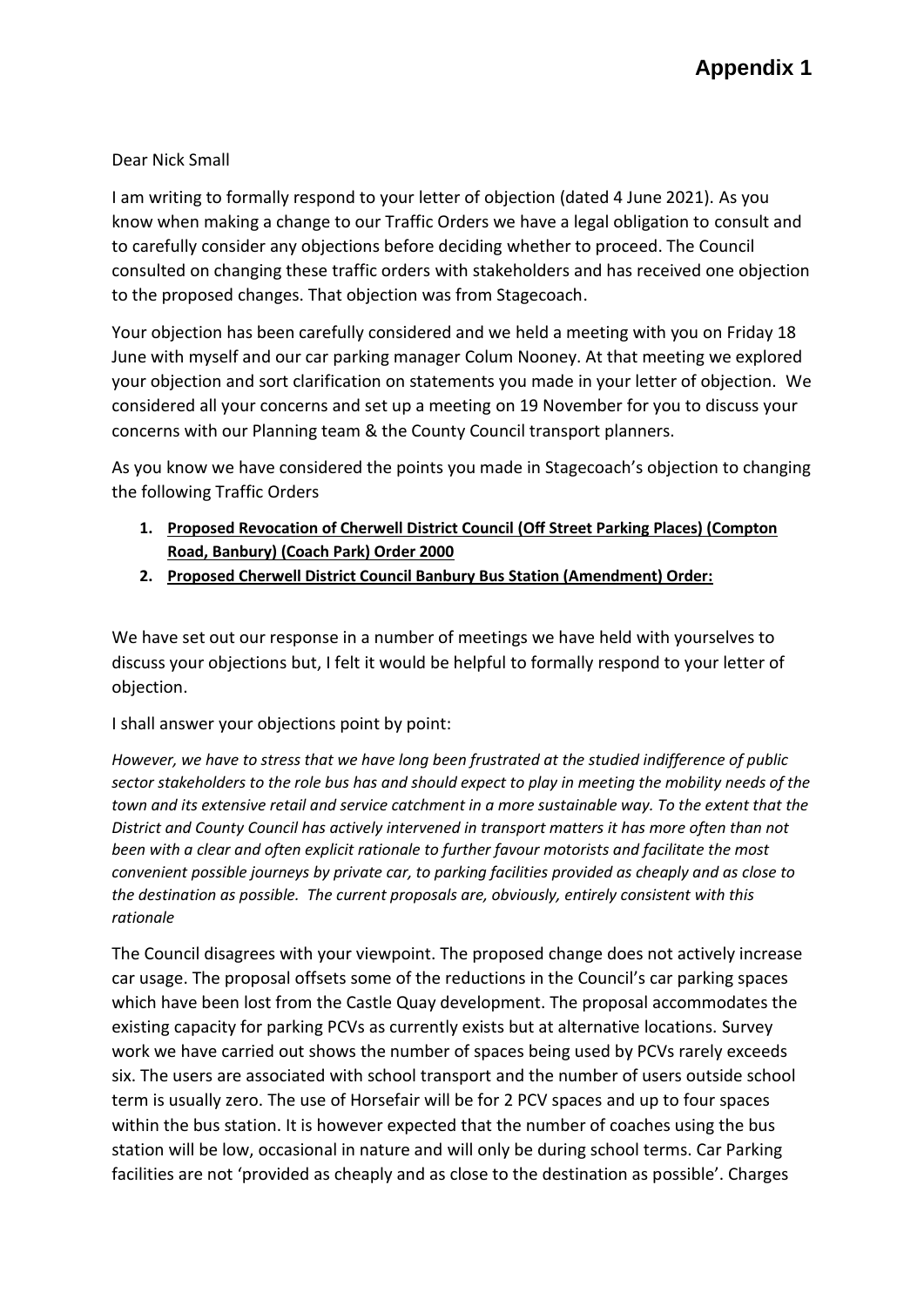rose by 25% in August 2021, with a further 10% rise in summer 2022.The parking charges are not cheap and are compatible with other nearby town.

*Were this to be achievable in the context of practically unlimited highways capacity offering freeflowing safe travelling conditions to all road users, including pedestrians, cyclists and bus users, that might be justifiable. However, this is evidently far from being the case. Demand for finite highways capacity in and around Banbury town centre, and on its wider approaches, has consistently exceeded capacity such that parts of the town have air quality problems that are amongst the worst in the UK, especially around Hennef Way/Southam Road; quite apart from the effects of chronic delay and severance on individuals and businesses. These delays affect our business probably more than any other single stakeholder.* 

## *Any measure that has, at its heart, the facilitation of large numbers of extra car journeys causes us great concern if only for that reason*

The proposal does not facilitate large number of additional car journeys. The proposal increases car parking spaces by 35-40 which is less than the 80-90 lost as a result of the Castle Quay development. There is no evidence that the proposed changes will facilitate additional car journeys.

However, it seems particularly perverse that the Council should be seeking to reduce facilities for PCVs in Banbury town centre – the only place in the entire District where public transport can provide a relevant offer to a large number of visitors, and maximise the agglomeration effects demanded by town centre uses without having serious environmental and amenity impacts. We explain later in more detail how the proposals to close Compton Street Coach Park and move longer term bus and coach parking to Banbury Bus Station and Horsefair serve to materially reduce the level of infrastructure available to support the operation of regular bus service, and seriously truncate any possibility of seeing any expansion of local bus and longer-distance services in the future.

As previously explained the Council has not reduced facilities for PCVs. The Coach park is rarely used by coaches outside school term time. Those coaches which use the facility are largely associated with school travel often travelling to use sports facilities at Spiceball. Some of the firms which use this facility have a depot located in the town. Stagecoach does not use the Compton Road facility and no objections have been received from the coach companies which use the current facilities. The alternative facilities will match the current usage and will provide drivers with a better facility for waiting, by being closer to the Town Centre facilities.

#### *1. Stagecoach Objection, and its basis*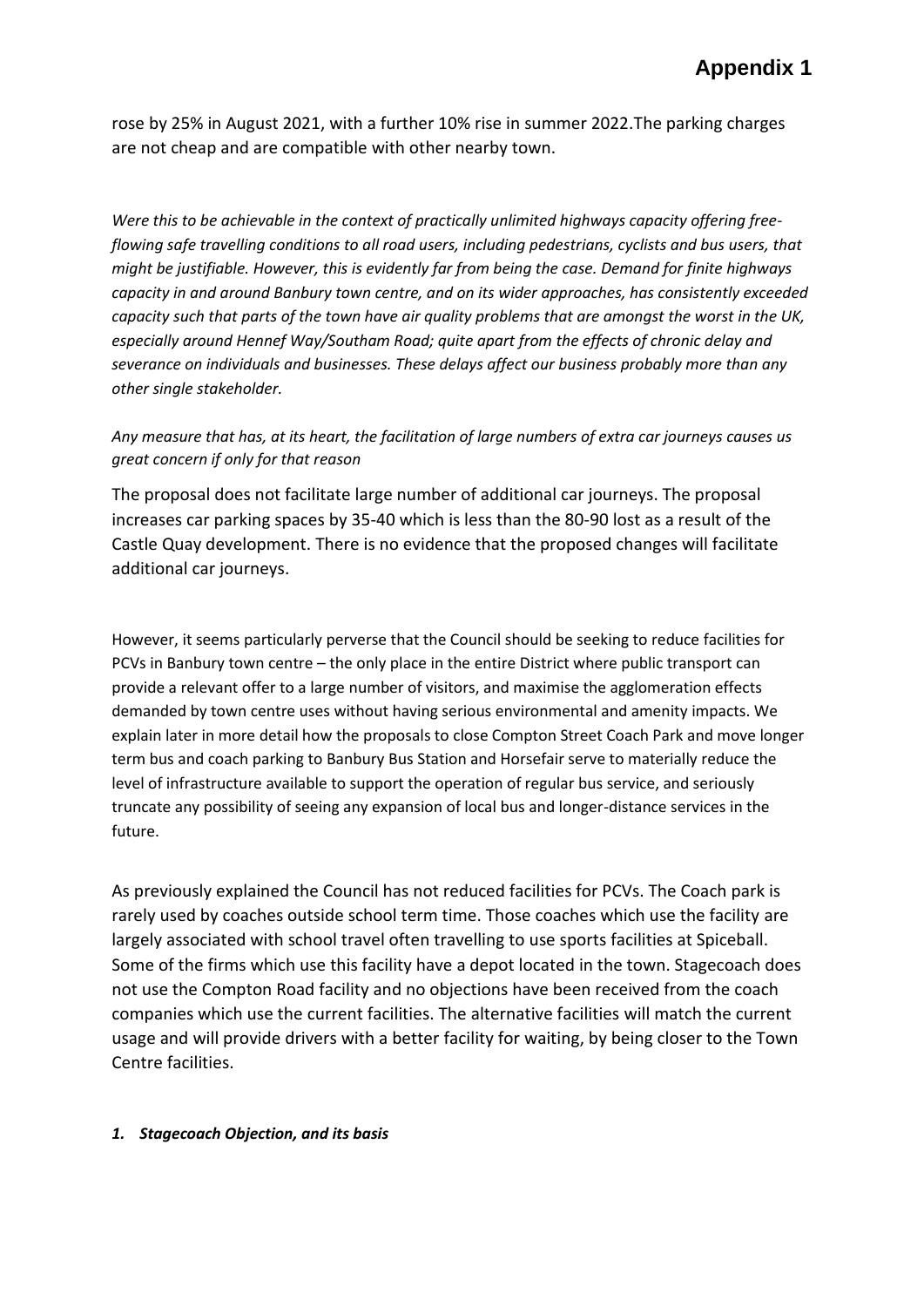*The proposed Revocation of Cherwell District Council (Off Street Parking Places) (Compton Road, Banbury) (Coach Park) Order 2000 (1.) serves to remove Compton Road as a Bus and Coach Park, to allow its use as a public car park. The proposed Cherwell District Council Banbury Bus Station (Amendment) Order (2.) serves to re-provide longer-term bus and coach parking facilities by setting aside space in the existing operational bus station of this purpose.*

*In so doing, facilities that support the operation of public passenger-carrying vehicles serving Banbury and its environs are proposed to be substantially curtailed. These facilities support the rational and efficient operation of a wide variety of bus and coach services and operations, ranging from registered local bus services offered on a scheduled basis to the public, express coach services, private hires and charters, contract coaches and buses to serve statutory and non-statutory home-toschool requirements, rail replacement services, demand-responsive bus/minibus services, community transport services and coach tours*

We do not believe this will be the case. The bus station has nine bays, only four bays are regularly used. Three bays are not used at all and the two bays used by National Express are rarely used especially since National Express has ceased services since the pandemic.

We have carried out extensive monitoring of the current coach waiting facility and it is hardly used during school holidays and used to varying degrees during school term times. We strongly believe there is sufficient capacity at Horsefair & the Bus Station for coaches to wait.

## *2. Further Contextual Representations and Observations*

*We note your observations regarding the bus station but do not necessarily agree with them.* 

*By consolidating all bus and coach waiting and parking in a single already under-sized and seriously compromised facility, this is likely to greatly reduce the space available to efficiently support current local bus services, with the added difficulty that ad-hoc long-term coach parking in particular, by its nature is peaky and quite unpredictable. This is likely to lead to unforeseen clashes where insufficient stand space is available*

As previous highlighted there are empty bays in the bus station. The usage of the current coach facility has been monitored and there is virtually no usage outside school term time. During school term time there is usage from mid-morning until early afternoon and there is sufficient capacity at Horsefair and the Bus Station. We do not agree with your observation.

At least 5 bays are required for local bus services today, which leaves a maximum of four that could address other PCV parking requirements. It has to be stressed at during the Banbury Fair town bus services are also obliged to use the bus station, meaning that it is full. This is exactly the kind of event that also attracts touring coaches and charters. While the Council suggests that Horsefair could serve these purposes, it is entirely unclear how the management of the very limited space available would be undertaken by the Council or any other party. In fact, the proposals seriously hinder the ability of the town to best capitalise on special events and festivals, for which accommodating peak visitor volumes will never be possible in car parks.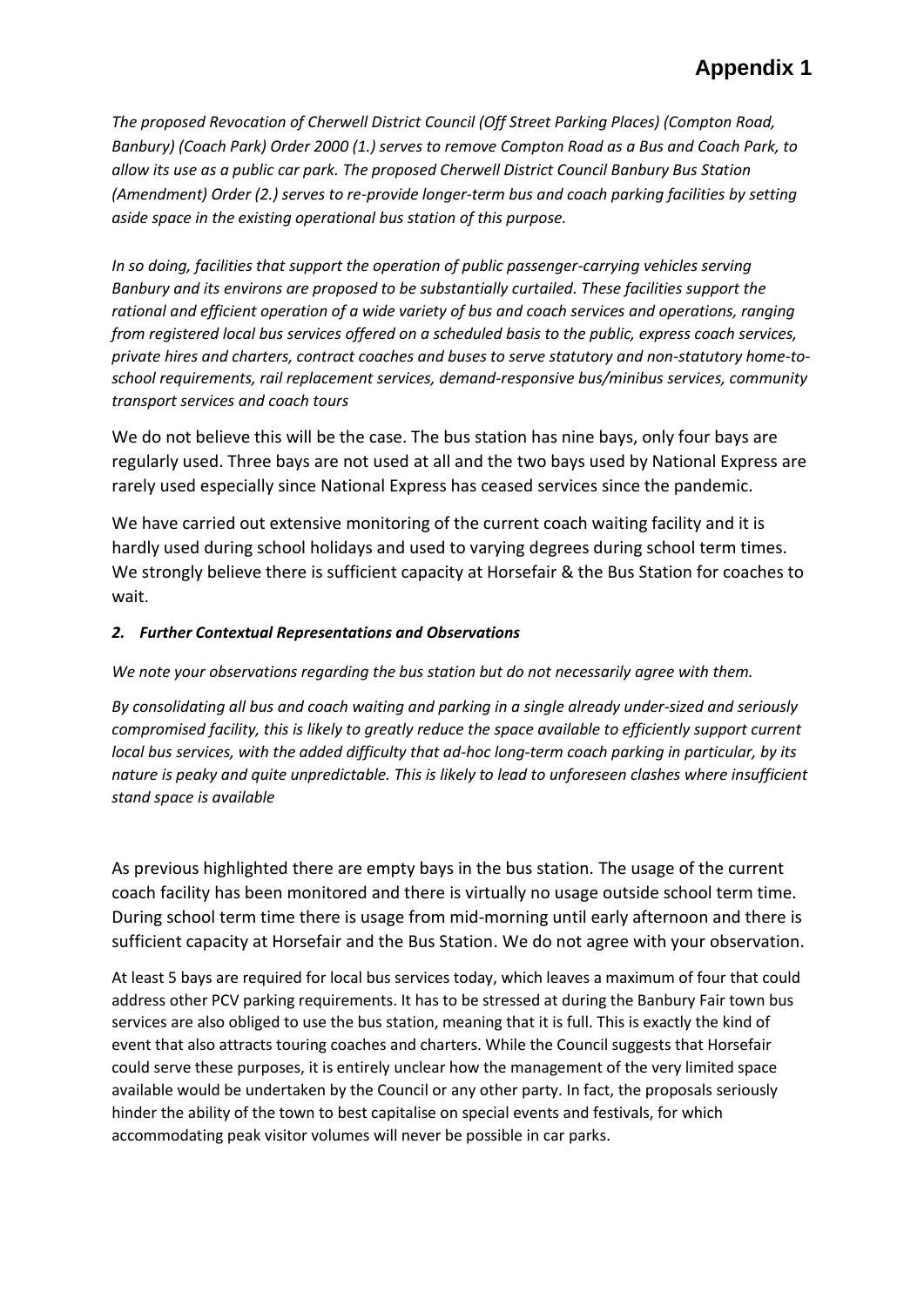During the Banbury Fair we will ensure suitable arrangement are in place as we do each year. We do not agree with your comments regarding special events & festivals. At of such events we ensure sufficient plans are in place to deal with changes and we ensure users of the bus station are aware of changes that have to be made for that limited period.

*Additional pressure on the Bus Station for longer periods will certainly require the presence of a banksman for a longer period and on more days, to allow the bus station to operate safely. This represents a significant additional cost that will need to be borne, and we are not clear that the Council is intending to do this aside from further lifting charges to operators. This further erodes the ability of all operators to sustain their business. It can be added to the ever-increasing costs arising from a number of sources, principal among which congestion in the local network which demands additional vehicle resource to compensate for declining vehicle productivity. In Banbury much of this congestion is the direct result of motorists circulating around the town centre to find the most advantageously-sited surface parking spaces, and avoid using the multi-storeys.*

The departure charges made at the bus station are competitive with other bus stations and they do not fully cover the costs of the banksman. Improvements in vehicle technology including camera systems and radar systems means that these technologies are low cost & effective to reduce the risk of collision. The banksman is present to try and stop pedestrians entering the reversing area despite the signage warning pedestrians of the potential danger and to assist drivers when reversing their vehicles. With the departure of Debenhams there are limited delivery vehicles entering this area.

The Council is unaware of any evidence which supports your assessment of vehicles circulating Banbury looking for car parks. Cherwell District Council has car parks located at a large number of points around the town centre so there would appear to be no need for cars circulating looking for a car park.

*At least as important, what limited "surplus capacity" might putatively be considered to exist at the Bus Station is likely to be required for significant operational growth by this and potentially by other bus operators, such as Johnsons or Stagecoach Midlands.*

We would not agree with your assessment of there being limited surplus capacity at the bus station. Less than 50% of the capacity of the bus station is used. The Council would welcome significant growth in bus services and would support releasing capacity to meet any significant growth in demand

*Cherwell and all the adjoining local authorities represent areas of recent, continuing and future levels of employment and demographic growth that are among the greatest in England. This is reflected in the Cherwell District Council Local Plan Part 1 Adopted in 2015. At least one entirely new bus service is anticipated serving the Salt Way Allocation BAN16. Frequency uplift is anticipated for the 488 to 2 buses/hour in the reasonably near term. Likewise the S4 route group is also likely to see a frequency increase within the next 4 years, and this might be associated with a new supplementary rural route serving off-line villages. The proposed measures will serve to seriously hinder, and potentially all but remove the potential to see these and other potential new and improved services delivered*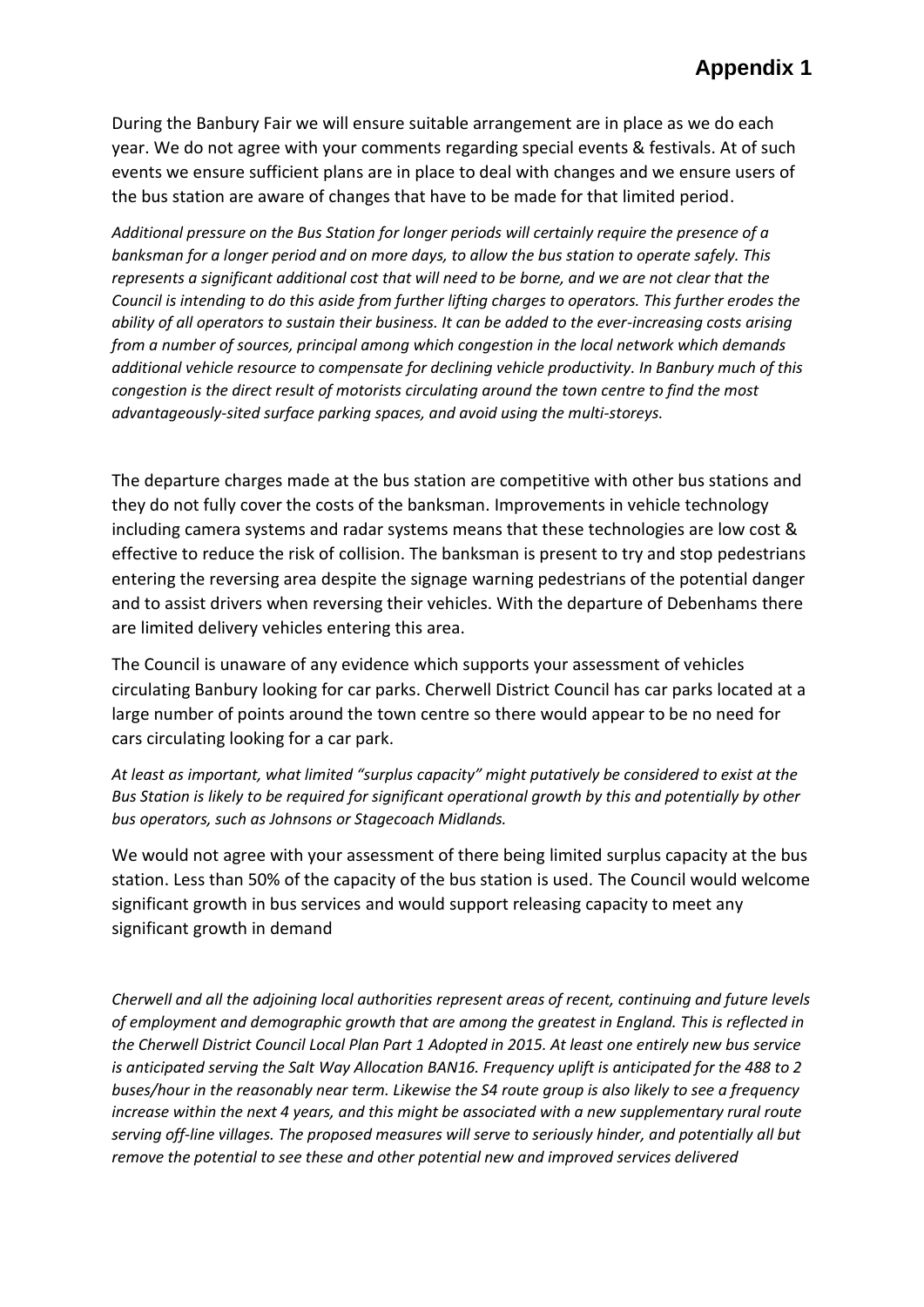We would happily work with Stagecoach and other bus providers if a greater use of the bus station is needed. We would ensure that we work collaboratively to accommodate such expansion. However, currently and for several years the bus station has had significant spare capacity and we wish to use that spare capacity for coaches to wait for short periods.

*With regard to the use of an existing bus stop on Horsefair to accommodate coach set down and pick up, Stagecoach has no great objection. The site is reasonably advantageously sited on the other, western side of the town centre core, and pedestrian permeability into the town is good. The area benefits from a high quality of townscape and the facility will present a strong sense of arrival. It must be stressed though, that the capacity this offers for coach operators is very limited indeed, whatever the nature of their operation. At busy times it is, again entirely unclear how demand for this stop can practically be managed as this is an on-street facility and is not liable to control by the District Council. In fact this aspect, in common with the whole proposal appears to be scantily thought-through, and the evidence has not been presented as to what the demand for coach facilities might be, especially at busy times.*

We have thoroughly researched our proposal as we do before we embark on new projects. We carried out usage survey in Compton Road to help support our planning application regarding change to a car park. We have been able to use that information to help plan the overall project. We welcome your acceptance of use of the Horsefair bus stop. We have a high degree of confidence that the usage of some of the spare capacity at the bus station will provide better access for drivers to take a break in the town centre. We also believe a relatively small number of coaches will use this new location.

*Finally, the benefit to motorists and the Council itself as proprietor of the new car park, cannot be considered to be great. It is not clear what the capacity of the car park will be but it is highly unlikely to exceed 50 spaces. The space does not lend itself well to being set out as a car park, thus the capacity may be rather lesser. It is severed by Castle Way from the main leisure and retail venue. This turns its back to the road, which is elevated on a substantial embankment, making walking routes to the Castle Quay development and the rest of the main central venue relatively convoluted and unattractive. Set against the disbenefits to public transport other PCV operations and coach-based tourism this gain seems entirely insufficient to justify the proposals*

We note your comments about the car park. The car park will be for around 35-40 spaces, it will be long stay car parking and allow Bolton Road car park to move to short stay. The change is important to our strategy. We have listened to your comments and believe the change is positive and will have no adverse impact on bus & coach facilities. Once again, we have received no objections other than this one from Stagecoach.

*Accordingly we can be expected to make vigorous formal objections to the proposed Amendment to the Banbury Bus Station Order 1999, the Revocation of Cherwell District Council (Off Street Parking Places) (Compton Road, Banbury) (Coach Park) Order 2000, and such other associated legal instruments that may be published in due course, should the Council elect to proceed as proposed.* 

*We nevertheless trust that these and further specific comments we might make in future, will be given due weight in the consideration given to the making/revoking of the Orders by the Council*